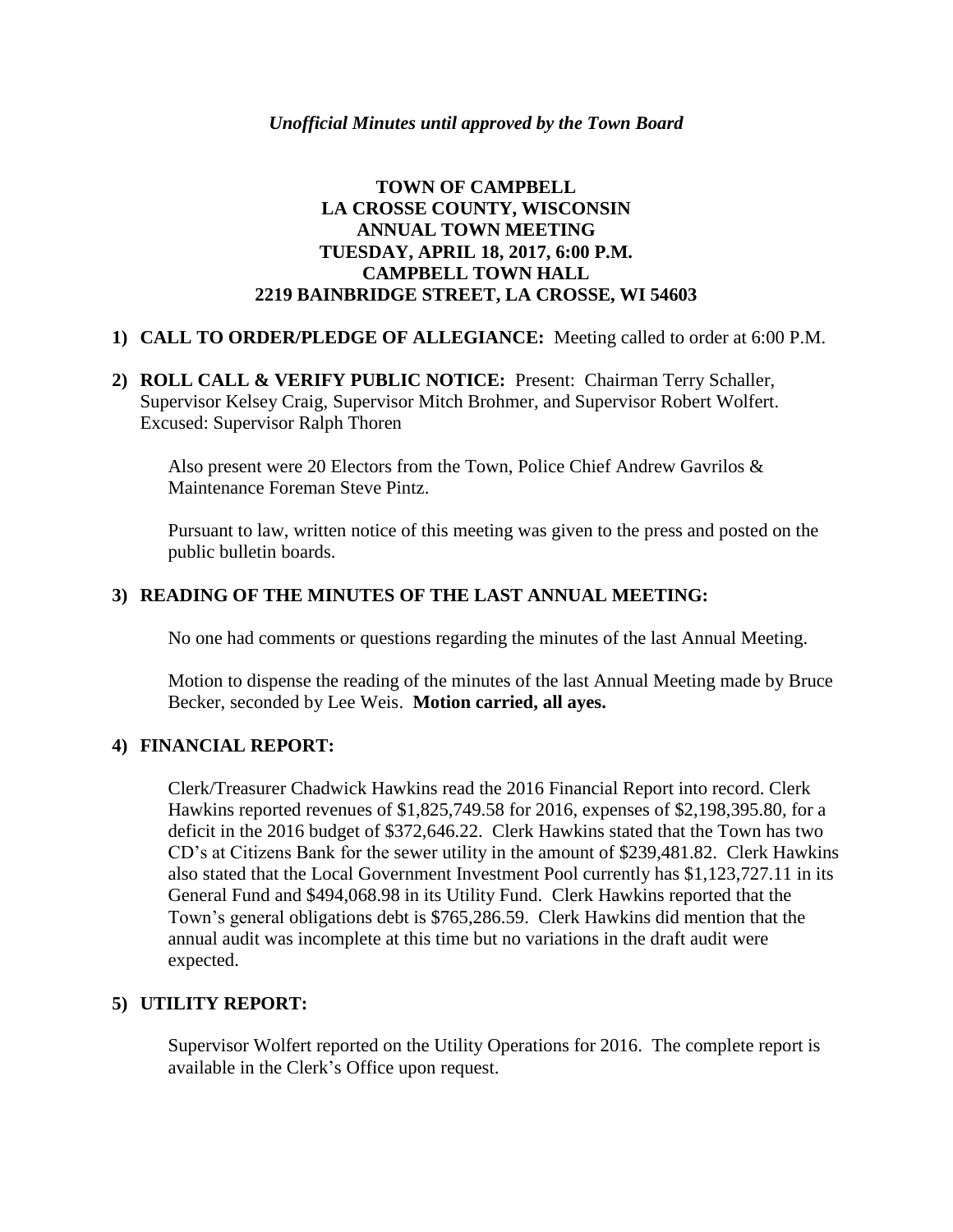## **6) HEALTH, EDUCATION & WELFARE:**

Supervisor Brohmer read the 2016 report for Health, Education, and Welfare. The complete report is available in the Clerk's Office upon request.

#### **7) STREETS & ROADS:**

Outgoing Supervisor Becker read the 2016 report for Streets & Roads. The complete report is available in the Clerk's Office upon request.

## **8) RECREATION DEPARTMENT:**

Outgoing Supervisor Weis read the 2016 report for the Recreation Department. The complete report is available in the Clerk's Office upon request.

## **9) POLICE DEPARTMENT:**

Chief Gavrilos read the 2016 Police Department Annual Report into record. Full details of this report are available in the Clerk's Office upon request.

## **10) FIRE DEPARTMENT:**

Chief Melby read the 2016 Fire Department Report into record. Full details of this report are available in the Clerk's Office upon request. Chief Melby stated that the 2017 Campbell Firefighters Association Pancake Breakfast will be held on Saturday, May 20th and that tickets are available from a firefighter or in the Town Hall office.

#### **11) FIRST RESPONDERS:**

Chief Melby read the 2016 Emergency Medical Services report. Full details of this report are available in the Clerk's Office upon request.

# **12) OLD BUSINESS:**

No Old Business

#### **13) NEW BUSINESS:**

Chairman Schaller mentioned that he would like to see continued progress for the project next to Kwik Trip and Castaways in regards to filling in the hole.

Supervisor Wolfert stated that the utility schedule and construction projects are put together and working out some of the logistics. Supervisor Wolfert also wanted to remind the audience of the upcoming boundary agreements and the expiration dates at the end of 2024.

*Bruce Becker, 3111 Lakeshore Dr.,* would like to see the public comment section at the end of a meeting move from 3 minute limit to a 5 minute limit.